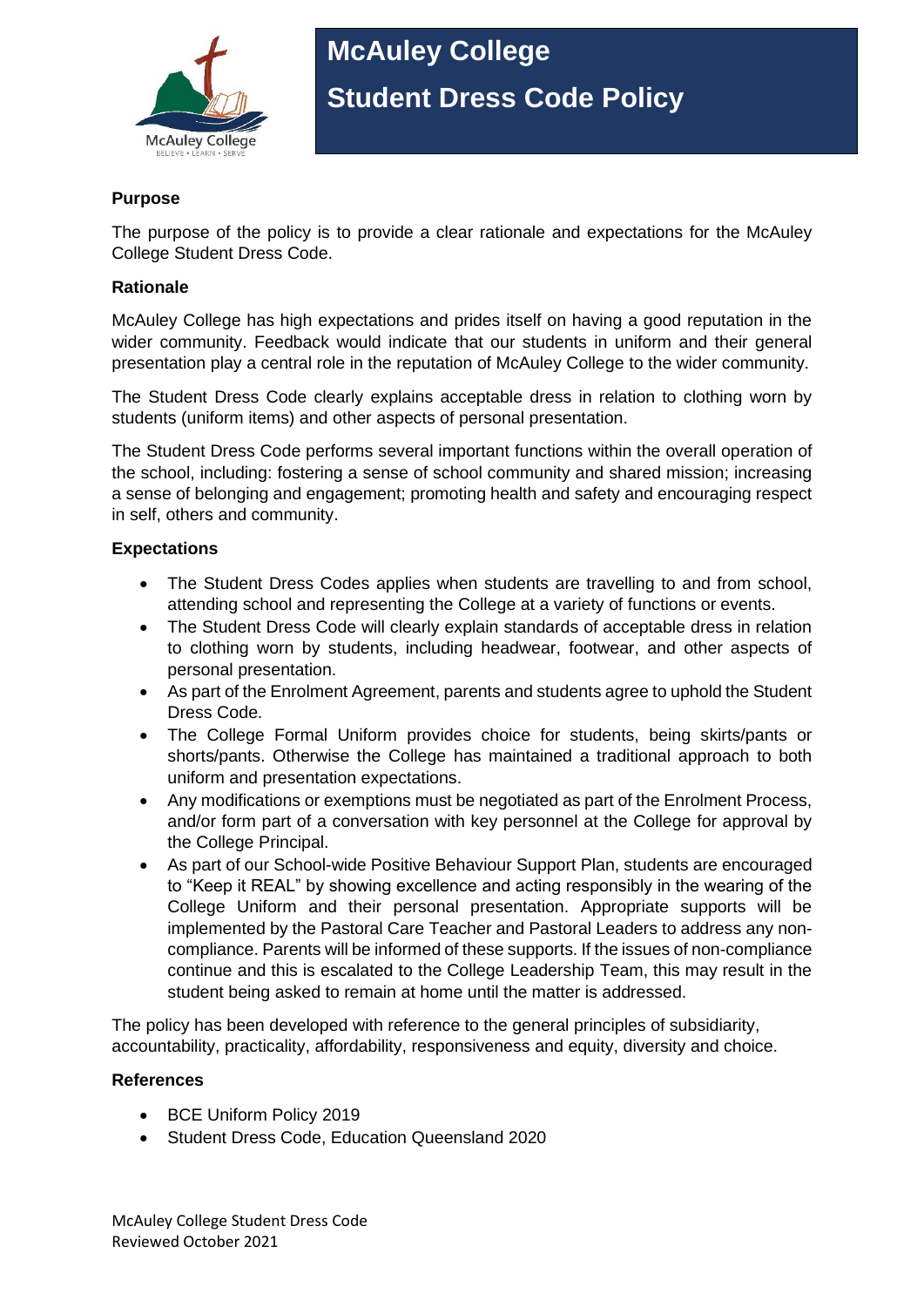## **Definition**

| Dress code | A standard specifying what is acceptable in relation to items of clothing, footwear |
|------------|-------------------------------------------------------------------------------------|
|            | and jewellery worn by the students and the personal presentation of the students    |
|            | that applies when students are attending or representing the school.                |
|            |                                                                                     |

History of Policy:

Developed by the Steering Committee in 2016.

Reviewed by the Uniform Development Committee in 2019, with reference to the BCE Uniform Policy 2019.

Final Policy and supporting Student Dress Code reviewed and endorsed by School Consultative Committee 2020.

Updated in October 2021 with feedback from Middle Leaders.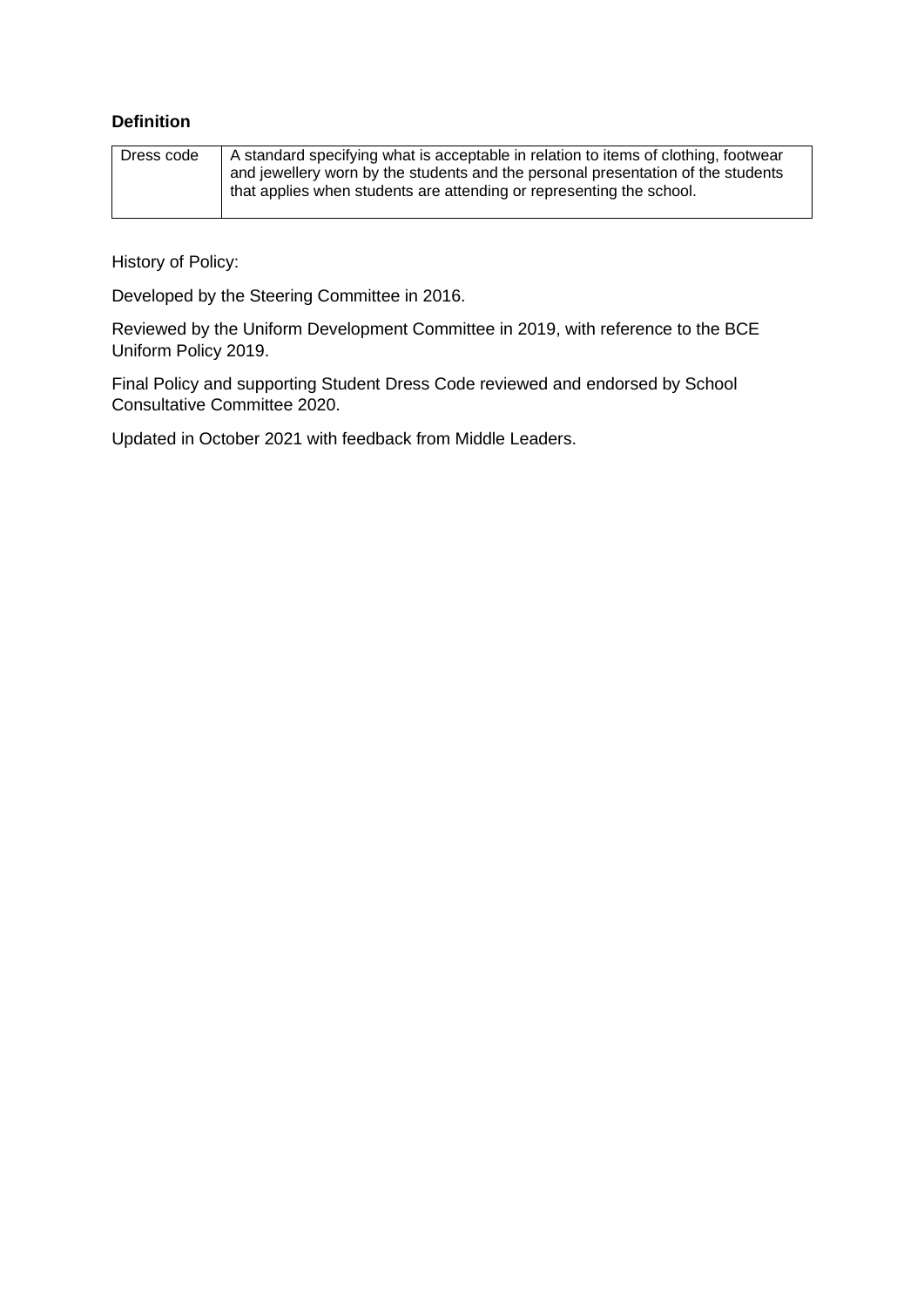#### **McAuley College Student Dress Code**

McAuley College sets high expectations for all students with regards to the wearing of the College uniform and their personal presentation. The School Dress Code fosters a sense of school community and shared mission, increases a sense of belonging and engagement, promotes health and safety and encourages respect of self, others and community.

Students are expected to abide by the Student Dress Code when attending school, traveling to and from school and on special occasions. Neatness, tidiness and cleanliness of the uniform are essential, and no variations are acceptable. Any attire worn under the uniform must not be visible.

Students wear their Sports Uniform every Thursday to and from school to coincide with our Sports Program. Otherwise, students are required to change into their Sports Uniform for HPE lessons.

|                                            | <b>Girls Uniform</b>                                                                                                                                                           | <b>Boys Uniform</b>                                                                                                                                                            |
|--------------------------------------------|--------------------------------------------------------------------------------------------------------------------------------------------------------------------------------|--------------------------------------------------------------------------------------------------------------------------------------------------------------------------------|
| Formal Uniform<br><b>Years 7 - 10</b>      | SKIRT: College mid length skirt with front box<br>pleats - Navy<br>(Length should be to knee level)                                                                            | SHORTS: College mid length shorts - Navy<br>(No belt required)                                                                                                                 |
|                                            | PANTS: College long length pants - Navy<br>(A plain navy sock should be worn with the<br>pants.)                                                                               | PANTS: College long length pants - Navy<br>(A plain navy sock should be worn with the<br>pants.)                                                                               |
|                                            | BLOUSE: College navy and white pinstripe<br>blouse with collar and orange trim - School logo<br>embroidered on left side                                                       | SHIRT: College navy and white pinstripe shirt<br>with collar and orange trim - School logo<br>embroidered on pocket                                                            |
|                                            | TIE (Junior): College navy tie (short) with<br>orange trim                                                                                                                     | TIE (Junior): No tie                                                                                                                                                           |
|                                            | HAT: College navy formal hat with 'McAuley<br>College' band                                                                                                                    | HAT: College navy formal hat with 'McAuley<br>College' band                                                                                                                    |
|                                            | SHOES: Black leather lace up shoes with<br>regulation heel<br>(Refer to examples given by School Locker.<br>Vans, Doc Martens and Converse style shoes<br>are not acceptable.) | SHOES: Black leather lace up shoes with<br>regulation heel<br>(Refer to examples given by School Locker.<br>Vans, Doc Martens and Converse style shoes<br>are not acceptable.) |
|                                            | NO sneakers or sports shoes.                                                                                                                                                   | NO sneakers or sports shoes.                                                                                                                                                   |
|                                            | SOCKS (Junior): College white sockette<br>Navy stockings / tights can be worn during<br>winter months.                                                                         | SOCKS (Junior): College white sockette                                                                                                                                         |
| Formal Uniform<br><b>Years 11 &amp; 12</b> | TIE (Senior): College navy tie (long) with orange<br>trim and College logo                                                                                                     | TIE (Senior): College navy tie (long) with orange<br>trim and College logo (Top button on shirt must<br>be done up.)                                                           |
|                                            | SOCKS (Senior): Navy sock with orange trim<br>Navy stockings / tights can be worn during                                                                                       | SOCKS (Senior): Navy sock with orange trim                                                                                                                                     |
|                                            | winter months.                                                                                                                                                                 | <b>BELT: College Black Belt</b>                                                                                                                                                |
|                                            |                                                                                                                                                                                | In Years 11 & 12, shirts must be tucked in.                                                                                                                                    |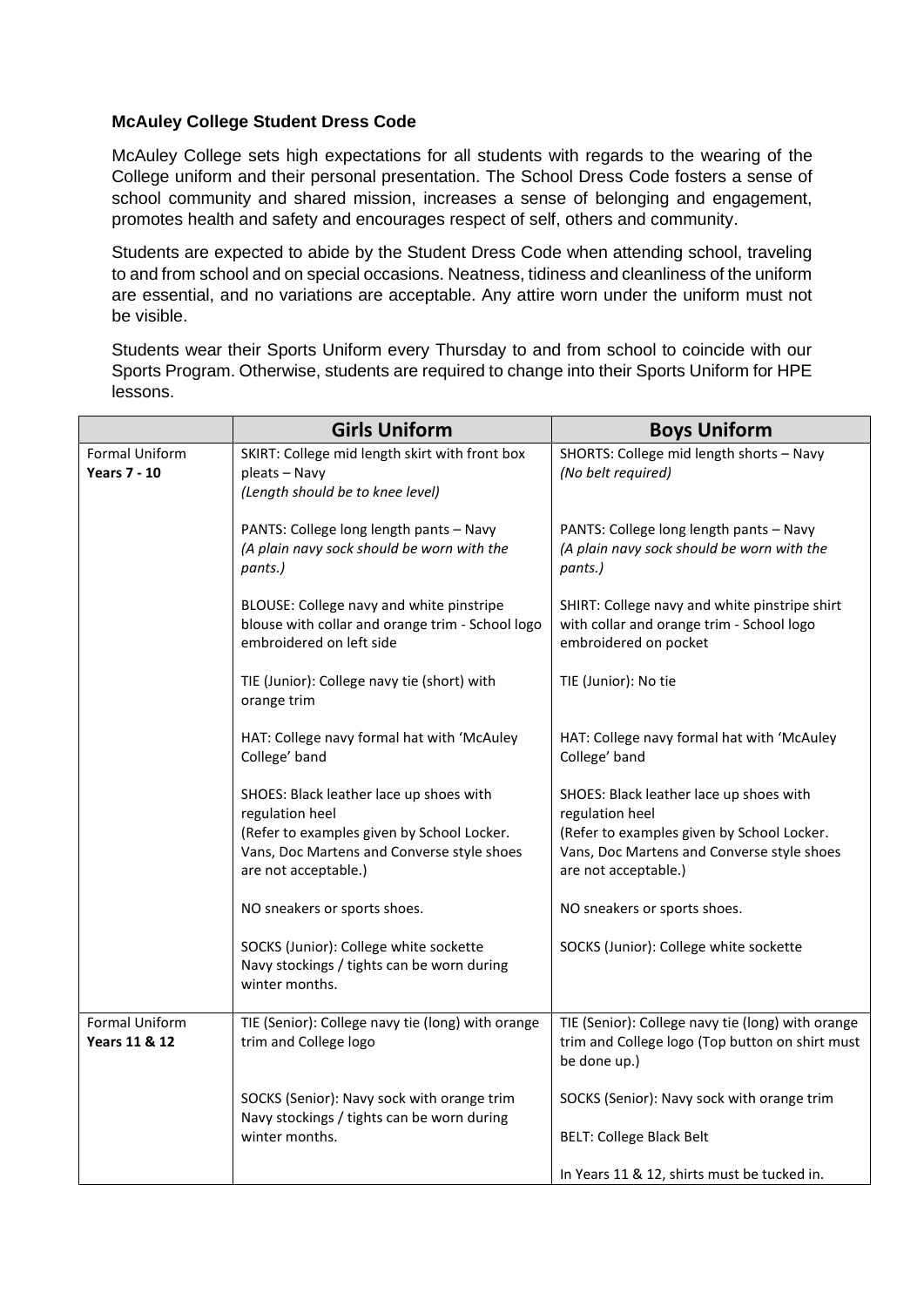|                                                                                                                | <b>Girls Uniform</b>                                                                                                                                                                                                                                                                                                                                                                                                                                                            | <b>Boys Uniform</b>                                                                                                                                                    |  |
|----------------------------------------------------------------------------------------------------------------|---------------------------------------------------------------------------------------------------------------------------------------------------------------------------------------------------------------------------------------------------------------------------------------------------------------------------------------------------------------------------------------------------------------------------------------------------------------------------------|------------------------------------------------------------------------------------------------------------------------------------------------------------------------|--|
| Blazer<br><b>Years 11 &amp; 12</b><br>(Optional for Junior<br>Years-to be worn<br>with Formal Uniform<br>only) | College Blazer with College Logo embroidered on left side available as winter option and/or for<br>formal occasions.<br>It is not compulsory for students in the Junior years.                                                                                                                                                                                                                                                                                                  |                                                                                                                                                                        |  |
| <b>Sports Uniform</b>                                                                                          | SHORTS: College embroidered navy shorts<br>(Only regulation College shorts acceptable. No other brands allowed.)<br>POLO SHIRT: College navy collared polo shirt with orange panels and white piping - School logo<br>embroidered on left side<br>HAT: College navy Bucket hat with the College logo embroidered on the front<br>SHOES: Predominately white joggers providing adequate support for Sport activities. Shoelaces                                                  |                                                                                                                                                                        |  |
|                                                                                                                | must be white.<br>SOCKS: College white sockette<br>A College Cap and College Bike Pants are available for students to wear for specific sporting<br>events, as directed by the College.                                                                                                                                                                                                                                                                                         |                                                                                                                                                                        |  |
| Tracksuit                                                                                                      | A College Tracksuit will be available for winter. It is only to be worn as an alternative to the<br><b>College Sports Uniform.</b><br>JACKET: College navy tracksuit jacket with orange panels and trim, with white piping. College Logo<br>embroidered on left side. The tracksuit jacket can only be worn with the Sports uniform.<br>PANTS: College navy tracksuit pants with orange panels and white trim. The tracksuit pants can<br>only be worn with the Sports uniform. |                                                                                                                                                                        |  |
| Jumper<br>(Worn with both<br>Formal and Sports<br>Uniform)                                                     | College poly-cotton knit navy pullover with College Logo embroidered                                                                                                                                                                                                                                                                                                                                                                                                            |                                                                                                                                                                        |  |
| Senior Jersey (Year<br>12 only)                                                                                | Year 12 students are invited to design a Senior Jersey for their final year. It can only be worn, as an<br>alterative to the jumper or jacket with the Sports Uniform. The College Sports shirt must be<br>always worn underneath the jersey.<br>The jersey is optional and will only have "Senior" or the full surname of the student on the back.                                                                                                                             |                                                                                                                                                                        |  |
| Bag                                                                                                            | College school Bag - Navy backpack with College logo                                                                                                                                                                                                                                                                                                                                                                                                                            |                                                                                                                                                                        |  |
| <b>College Satchel</b>                                                                                         | Navy draw string satchel with College logo for students to use as an additional carry bag for Sports<br>gear or to be taken on school excursions as an alternate to the larger school bag.                                                                                                                                                                                                                                                                                      |                                                                                                                                                                        |  |
| <b>Swimming Togs</b><br>(No school togs)                                                                       | Standard one-piece costume where modesty is<br>essential. To support Sun Safe practices, a Sun<br>Shirt is required for lessons held during the day<br>and outdoors.<br>Swimming cap is required.                                                                                                                                                                                                                                                                               | Standard speedos or board shorts. To support<br>Sun Safe practices, a Sun Shirt is required for<br>lessons held during the day, outdoors.<br>Swimming cap is required. |  |